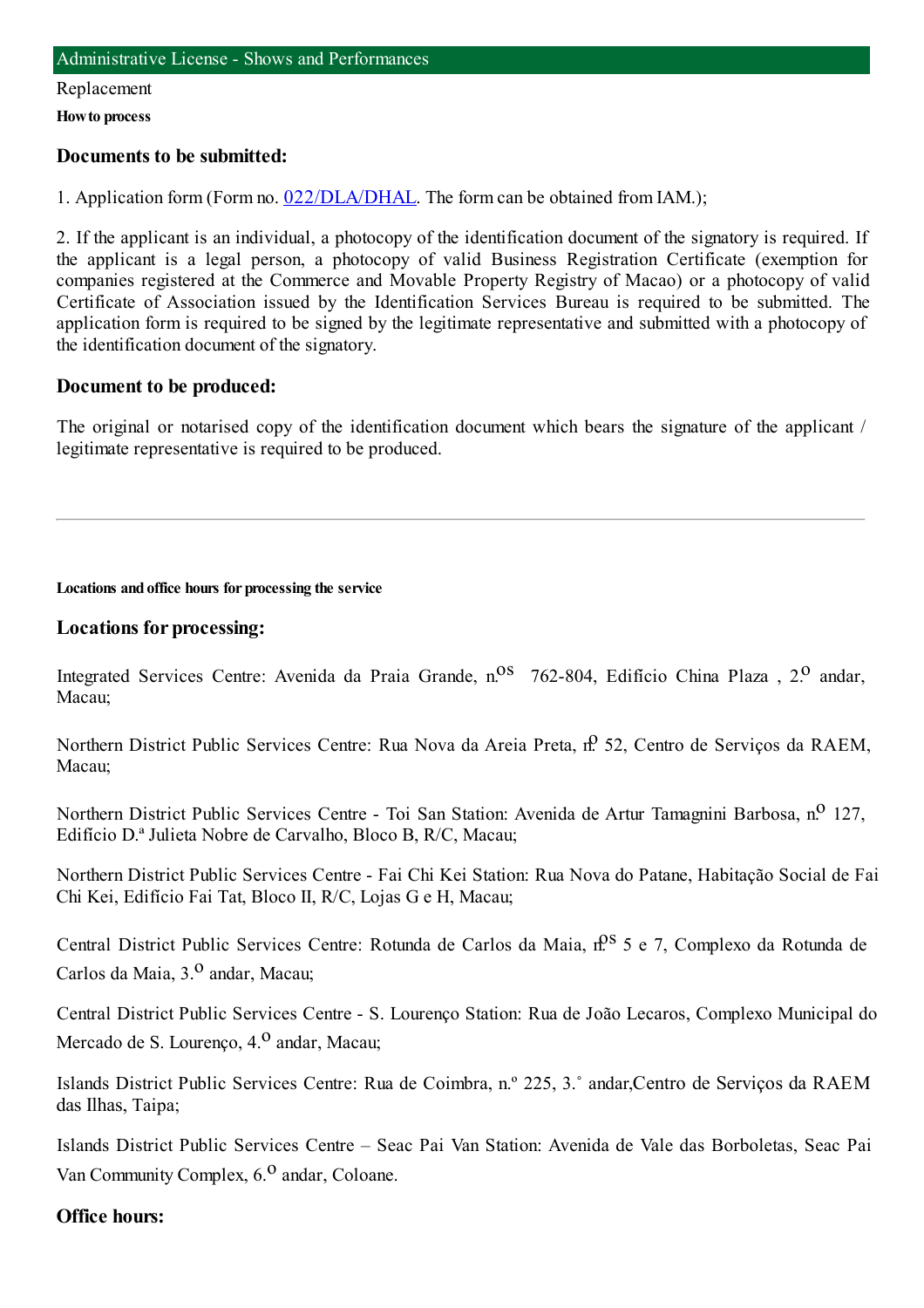Monday to Friday, 9:00 a.m. to 6:00 p.m. (no lunch break, closed on Saturdays, Sundays and public holidays)

#### **Fees**

## **Application fee:**

A fee equivalent to half of the original license fee is required to be paid.

## **Form fee:**

Not applicable

## **Stamp duty:**

Not applicable

## **Security deposit:**

Not applicable

## **Fees, Charges and Prices List:**

[www.iam.gov.mo/p/pricetable/list](http://www.iam.gov.mo/p/pricetable/list)

#### **Time required for processing**

## **Time for processing:**

10 working days

#### **Remarks / important notes on application**

#### **Important notes:**

1. The person concerned should file the application in person or authorise a representative to file the application;

2. The above documents are required to be signed by the applicant / legitimate representative except for the ones issued by government departments and public organisations.

#### **Progress enquiry and obtaining result of service**

#### **Method for obtaining the result of service:**

Visiting in person to obtain the result

### **Formalities**

- First-time Application
- Renewal
- Replacement
- Cancellation